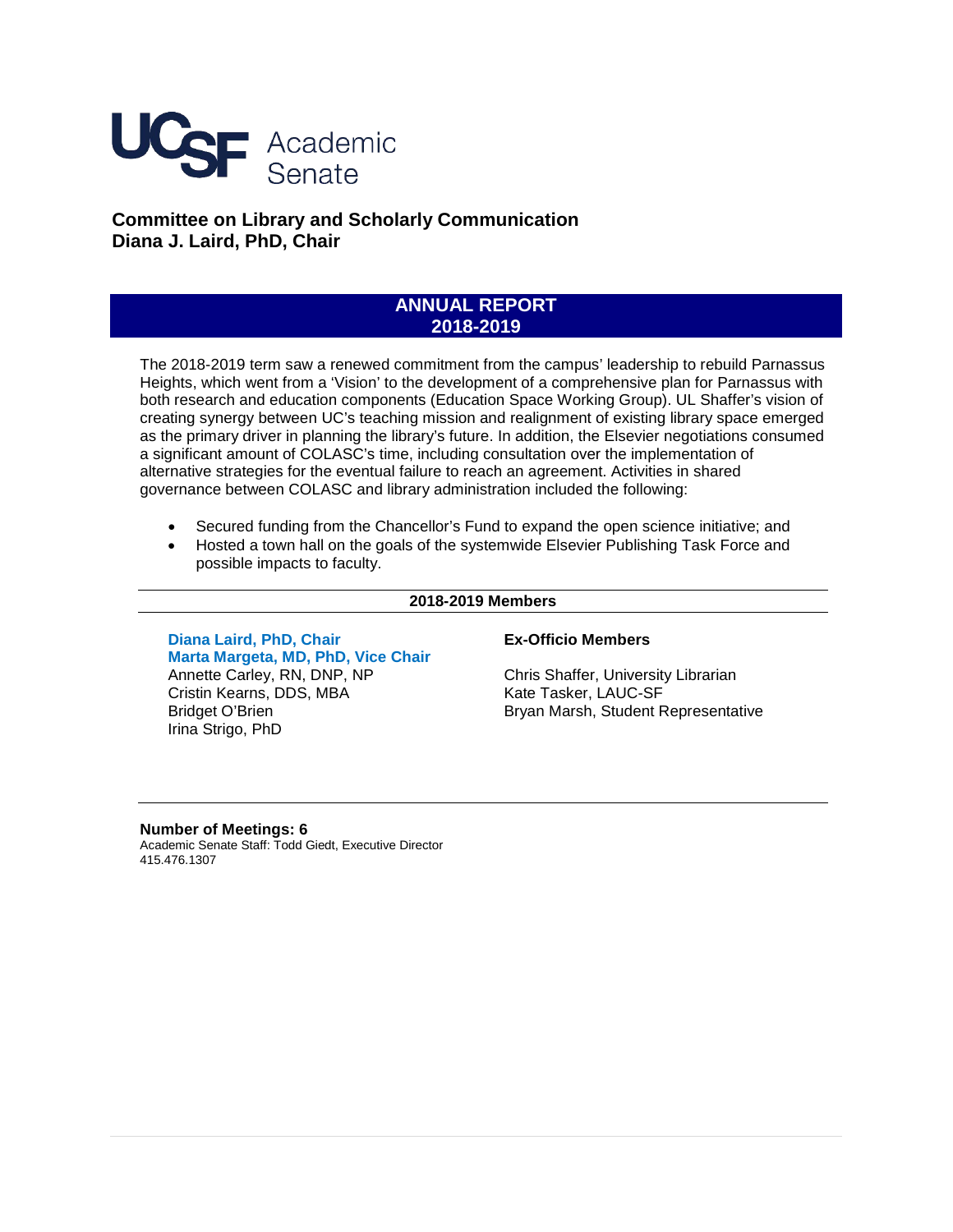# **Systemwide Business & Reviews**

#### **Elsevier Negotiations & Open Access**

Throughout the 2018-19 academic year, COLASC concentrated its attention on open access more generally, and UC's negotiations with Elsevier more specifically. Toward this end, COLASC benefited from the participation of Rich Schneider on UC's Elsevier Negotiation team. In brief, UC sought a new, transformative contract with Elsevier that would move scholarly journal publishing much closer to an open access (OA) journal subscription model. UC's goals in these negotiations revolved around the establishment of a new OA model: 1) Eliminating the double payment, using reading (i.e., subscription) and OA publishing fees instead to offset one another; 2) Negotiating a discount for author publishing fees/costs (APCs), which will lower the cost to publish OA; and 3) Further lowering APCs, or making it free for UC authors to publish in OA because of library contributions. The negotiations were distinguished by the fact that faculty were an integral part of the UC negotiating team, which recognized the fact that faculty have a tremendous amount of leverage in this process because of the content they provide to publishers. One area of negotiations is controlling publisher double dipping: charging journal subscriptions to campuses and charging authors and users fees to submit and access the content.<sup>[1]</sup>

In the end, Elsevier's contract with the UC system, which was originally due to expire on December 31, 2018, was postponed by a number of months while UC tried to reach agreement with Elsevier. The negotiations ultimately failed, and Elsevier cut off UC from all new and unsubscribed content after 2019 in July. During this time, some faculty independently pursued a faculty boycott of Elsevier journals; the Academic Senate did not take an official position on this boycott.

In addition to the Elsevier negotiations, COLASC followed and supported a number of new developments in the open access movement. These included:

- Hungary's Electronic Information Service National Programme and Germany's Max Planck Society were among several European institutions that did not renew journal subscription contracts with Elsevier in 2018.
- In spring 2019, UC signed a transformative open access agreement with Cambridge Press, which allowed all UC-authored Cambridge Press journal articles to be immediately published as open access. The agreement also lowered UC's subscription price to Cambridge Press journals, and offered a discount to UC authors on their open access article processing charges (APCs). In addition, UC will provide subventions (\$1,000) for those who cannot afford them.
- Wiley Press signed an open access agreement (similar to the Cambridge Press/UC agreement) with German universities. In the meantime, UC signed a one-year extension with Wiley, with plans to pursue an open access agreement next year.

#### **Draft Presidential Policy on Open Access for Theses and Dissertations: second review**

For its second review, the Senate was asked to address concerns about dissertation embargo periods, given the fact that many graduate students may ultimately publish parts or all of their dissertations. While COLASC agreed with the Policy's inclusion of theses and dissertations in open access publishing, members also felt it sensible to add embargo periods to safeguard content. Towards that end, the Committee made the following suggestions to this review:

- Allow students to request extensions on the embargo period directly from school Deans.
- Include a multi-year embargo menu option (1 year, 2 years, 6 years, etc.)
- Encourage closer alignment on embargo period between advisors and students
- Allow option to have no embargo period / make a thesis available immediately.
- Discourage advisors from authorizing indefinite embargo extensions.
- Link the theses with subsequently published manuscripts to provide insight into research project evolution.

[1] UC faculty contribute approximately \$20 million to Elsevier each year in pro-bono work serving as editors, on advisory boards, and as peer reviewers.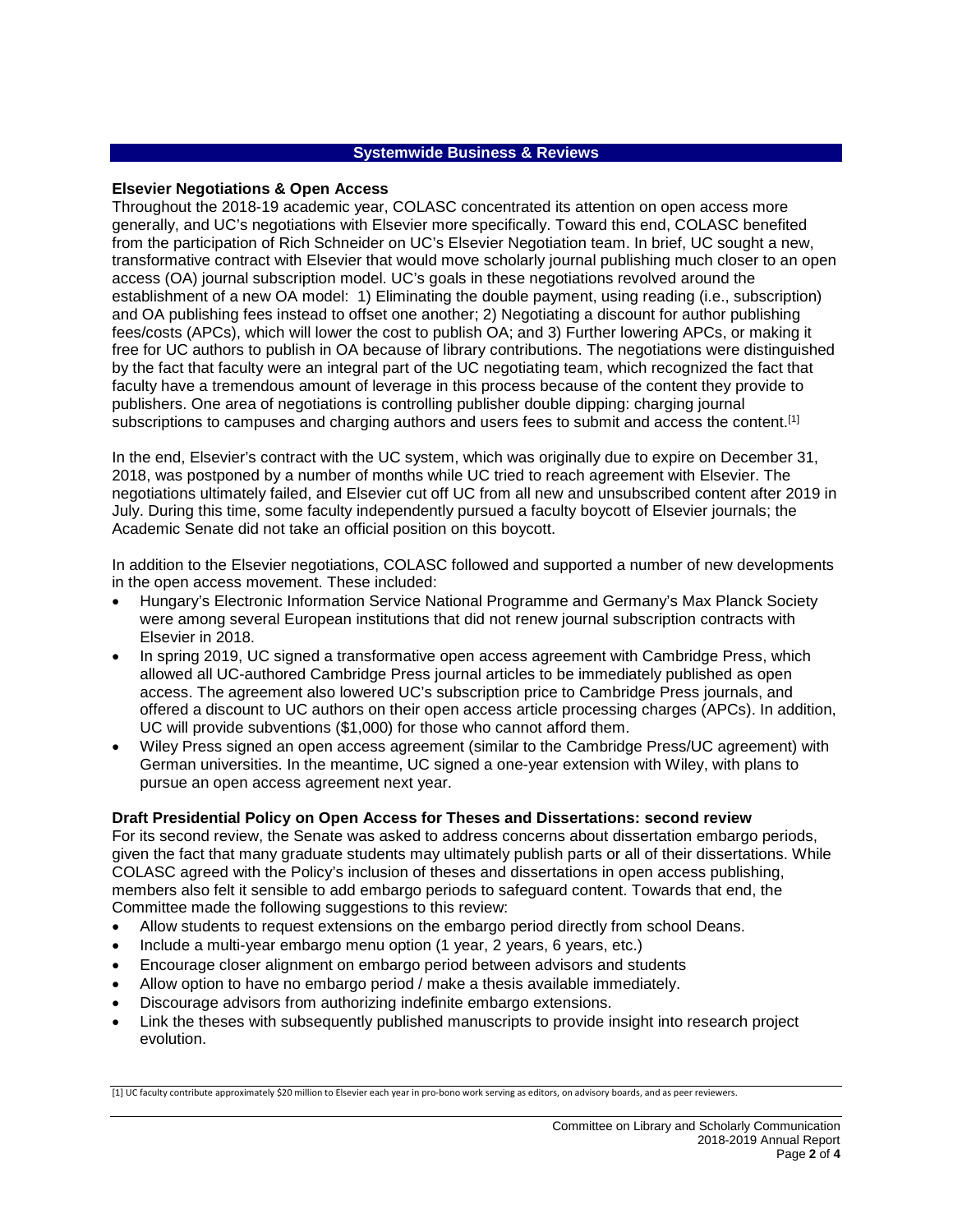# **Proposed APM 011**

A systemwide working group developed APM 011 which would provide academic freedom for non-faculty academic appointees, including librarians, post-docs, and academic specialists. If there are issues of academic freedom concerning these classes of employees, the policy ensures that the reviewer of the grievance will be of the same job series as that of the person bringing the grievance forward. COLASC members supported the new [APM 011](https://senate.universityofcalifornia.edu/_files/reports/kkb-sc-apm-011.pdf) as written.

# **Divisional Business**

This year, COLASC took action on the following issues related to the San Francisco Division:

# **Elsevier Publishing Town Hall**

A town hall was held in December to focus on accelerating open access publishing through UC negotiations with Elsevier. There was a greater turnout than usual with approximately 98 individuals joining the town hall in Mission Bay, via Zoom or live capture.

# **Chancellor's Fund**

The Academic Senate voted to continue supporting open access (OA) publishing by awarding \$120,000 to the UCSF Library to promote open science. Through this mechanism over the past three years, the Chancellor's Fund has helped numerous faculty members who lacked other means of paying for their OA publication costs. A portion of the funds this year went to the library's Data Science Initiative which used the money to pay for a part-time member of the team dedicated to developing new curriculum and teaching an expanded portfolio of bioinformatics and programming workshop. This effort aligns with the increasing amount of genomics and proteomics data in public repositories, the need to acquire skills for managing and analyzing large data sets, and provides faculty without research grants the opportunity to make new discoveries from shared data. Together, this larger effort will drive the movement toward more reproducible Open Science. A report from the library's data science team is due in early 2020.

#### **Faculty consultation on the selection and process of relocating books and collections**

UL Shaffer solicited the committee's feedback on how library administration can be proactive with the faculty about prioritizing, selecting, and reaching consensus on relocation procedures for books and collections. The Committee's suggestions to UL Shaffer included:

- 1. Consider placing the communication to faculty in the EVCP's Expresso, or dedicating space on the campus' communication channels so that the announcement is not buried among competing UCSF news.
- 2. Consider creating an electronic list of books and allow faculty an opportunity to tag books they want to retain.
- 3. Consider the value of shifting important books and collections to departments.
- 4. Consider creating an inventory that is broken up into subject areas, as there are thousands of titles. Department chairs could present the inventory to their faculty.

#### **Author Disputes**

The Senate recently received a query from a UCSF faculty member who would like to be removed from the authorship of an article manuscript for non-disclosed ethical reasons. However, the lead author is refusing, claiming that his/her University does not allow it. The UCSF faculty member has asked if UCSF has a policy or guidance on dealing with a problem with a co-author. After additional correspondence with the faculty member, it was determined that the article has not yet been submitted to the journal. In addition, the faculty in question noted that this phenomenon seems to be a trend in which relatively unknown researchers are looking for well-known faculty at prestigious institutions to include as co-authors (including adding them without permission).

#### **Task Forces and Other Committee Service**

The following members of the Committee on Library and Scholarly Communication served on campus and systemwide committees (partial list):